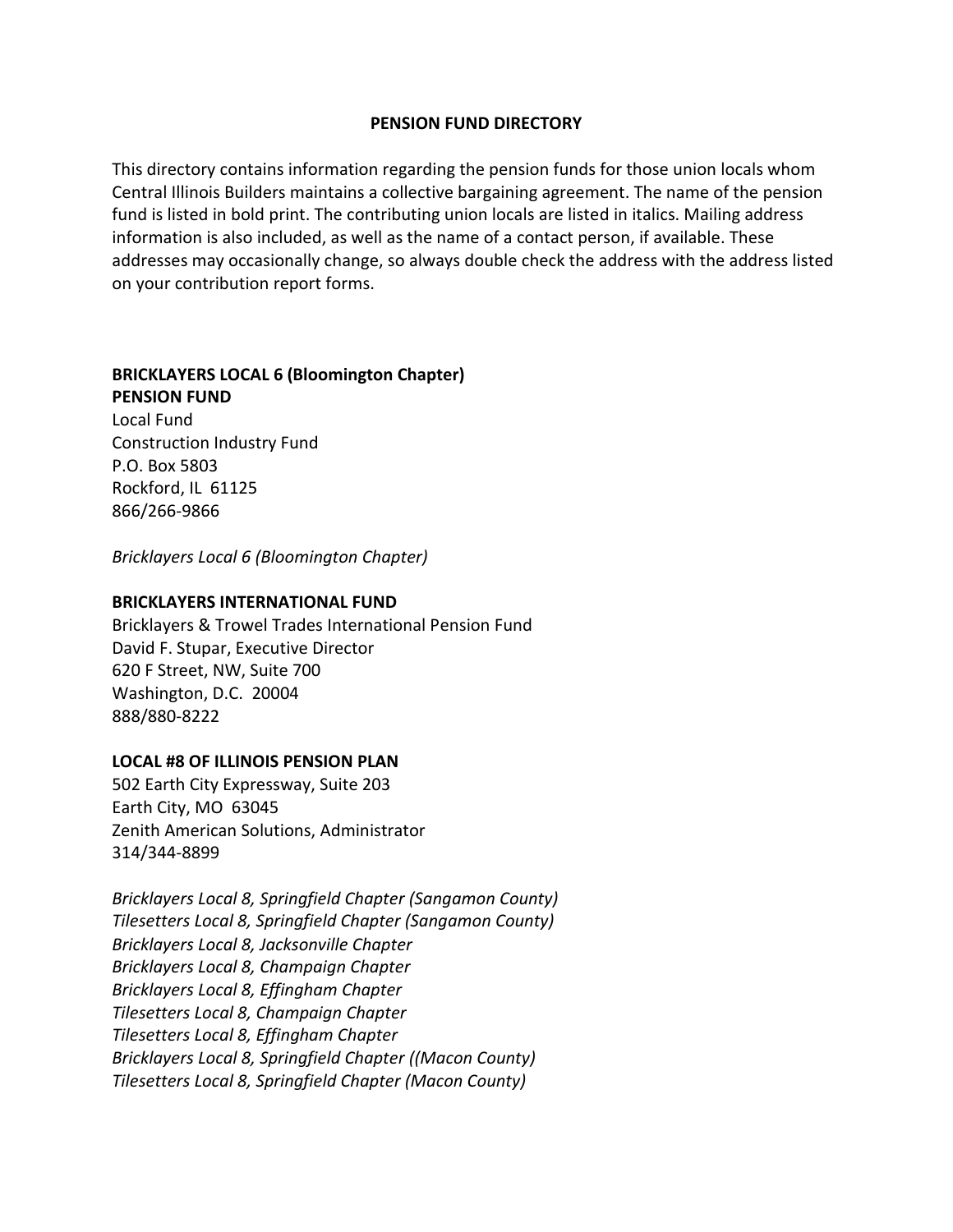#### **CARPENTERS PENSION FUND OF ILLINOIS**

Independent Employee Benefits Corporation 1431 Opus Place, Suite 350 Downers Grove, IL 60515 Wilson-McShane Corporation, Administrator 630/232-7166

*All carpenter and millwright locals within the jurisdiction of the Mid-Central Illinois Regional Council of Carpenters.*

### **CENTRAL LABORERS PENSION FUND**

Dan Koeppel, Executive Director P.O. Box 1246 Jacksonville, IL 62651 800/252-6571

*Laborers Locals 159, 477, 703 Laborers Locals 362, 538, 996 Cement Masons Local 18, Area 152 (Bloomington) Dement Masons Local 18, Area 152 (Decatur Plasterers Local 152*

### **I.U.P.A.T.**

United Union Building 1750 New York Avenue N.W., Suite 501 Washington, D.C. 20006 Gary J. Meyers, Administrator 202/783-4884

*Painters District Council 58, Local 288 Painters District Council 58, Local 363 Painters District Council 58, Local 90*

#### **ILLINOIS PLASTERERS & CEMENT MASONS PENSION FUND**

C/O Quorum Consulting Group 3101 Greenhead Drive, Suite A Springfield, IL 62711

*Cement Masons Local 18, Area 539 Plasterers Local 59*